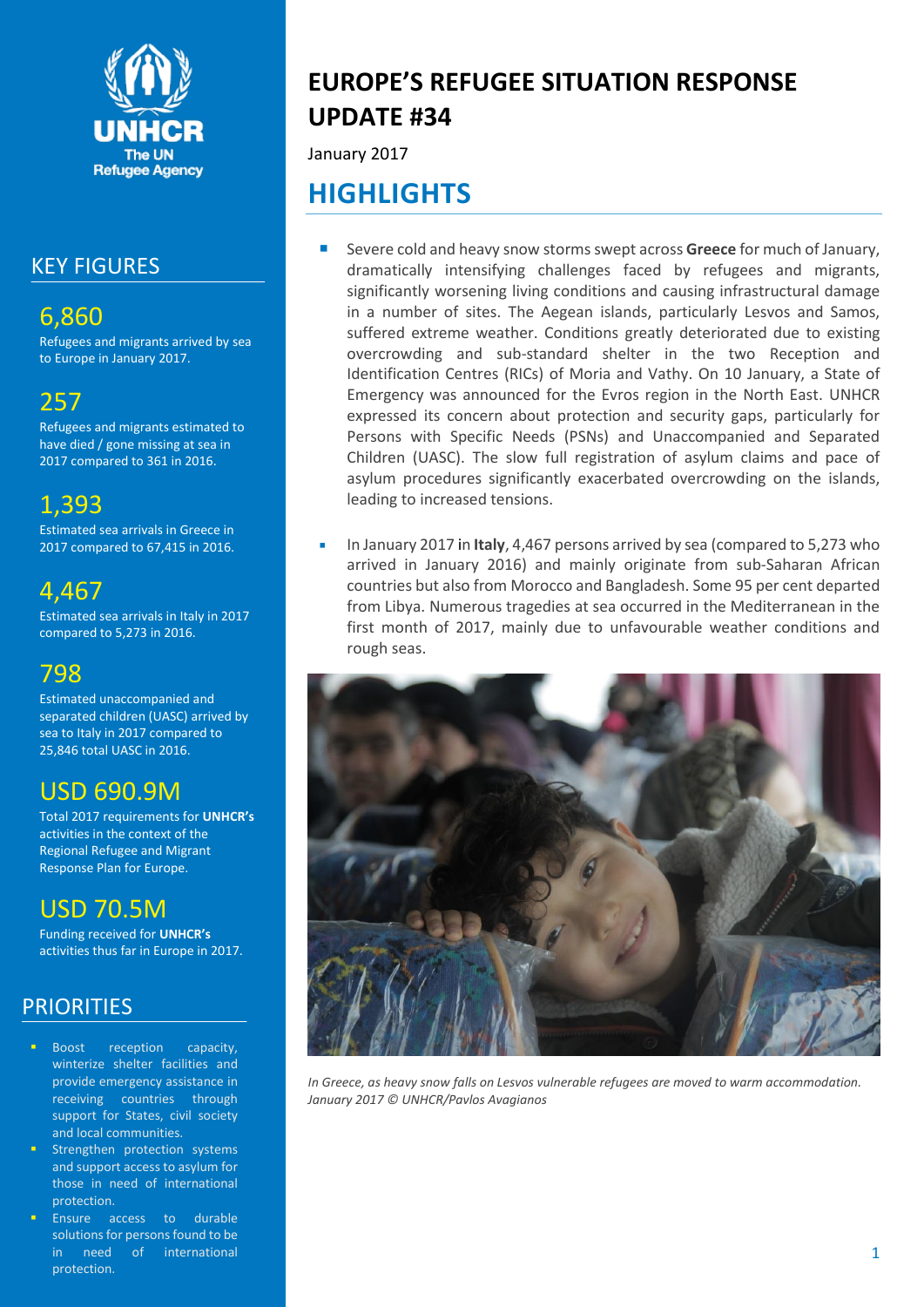# **OPERATIONAL CONTEXT**

### *Trends on arrivals*

In January 2017, 4,467 persons arrived to Italy by sea. The numbers of monthly sea arrivals are comparable to the same period last year (5,273 persons arrived in January 2016). Among them, there were some 800 UASC, corresponding to 18 per cent of total sea arrivals in January. The majority of the new arrivals mainly originated from sub-Saharan African countries - 19 per cent from Côte d'Ivoire; 17 per cent from Guinea; 11 per cent from Nigeria; 10 per cent from Senegal; 8 per cent from The Gambia; 6 per cent from Mali - but also from Morocco (6 per cent) and Bangladesh (5 per cent). Harsh weather conditions and rough seas led to several tragedies in the Mediterranean and 257 persons overall (222 in Central Mediterranean) have been reported dead or missing in January.

In Greece, it is estimated that there were 1,393 sea arrivals on the Aegean islands in January. This constituted a sharp decrease compared to the 67,415 people who arrived in January 2016, but remained roughly at the levels of December 2016 when 1,665 arrived.

In the South Dodecanese islands, on Kastelorizo, 264 people mostly from refugee-producing countries arrived in January. This followed a trend of increased arrivals to the island that had begun in December 2016.

#### *Relocation*

In January 2017, 551 persons were transferred from Italy to Germany, Latvia, The Netherlands, Norway, Romania and Spain, bringing the total of relocations from Italy to 3,205 since the beginning of the relocation scheme as of 31 January (8 per cent of the 39,600 target). In the first month of 2017, Italy received 851 pledges from states participating in the scheme. No UASC has been relocated from Italy as a procedure is yet to be developed.

In the context of sea arrivals in Italy, UNHCR supported the intra-European relocation programme by providing advice and counselling support to potential beneficiaries prior to their transfer to reception facilities. Regional hubs set up to accommodate relocation candidates were, however, at full capacity. As a consequence, candidates are dispersed throughout the national territory. Gaps in relation to registration capacity and training at decentralized locations persisted. In the reporting period, UNHCR carried out missions to reception facilities in the Rome area, where relocation candidates are accommodated. UNHCR continued to liaise with the competent authorities to ensure prompt registration of candidates and adequate follow-up of individual cases, including those of persons who have long waited to be transferred and candidates with specific needs. In terms of UASC relocation, UNHCR liaised with the Italian authorities to discuss a possible way forward to overcome current procedural hurdles while ensuring respect for the best interests of the child principle.

Member States welcomed 1,132 asylum-seekers from Greece under the relocation mechanism and pledged 1,550 new places in January 2017. At the end of January, over 8,400 relocation candidates had departed or were scheduled to depart from Greece to another EU Member State.

## *Situation overview in Greece*

As temperatures plummeted across Greece, hundreds of refugees and migrants accommodated in unheated shelter and tents tried by all means to stay warm. This created fire hazards in overcrowded sites like RIC Vathy on Samos. UNHCR supported winterization at the RICs and other centres on the islands and on mainland Greece, with Core Relief Items (CRIs), improvements in accommodation such as pre-fabricated houses and transfers out of tents, winter kits, the installation of heaters and insulations. It has also supported the Greek Government in transferring people without a geographical restriction from the islands to the mainland, alleviating the pressure on the islands.

Between 20 March 2016 and 31 January 2017, Greek authorities recorded 23,829 expressions of will to apply for asylum on the Aegean islands and the Asylum Service (AS) registered 11,044 border procedure applications. Long waiting periods led an increasing number of people attempting to depart from the islands to the mainland and abandon their asylum claims. The AS noted some 1,000 withdrawals by the end of January 2017. Full registration progressed for Syrians and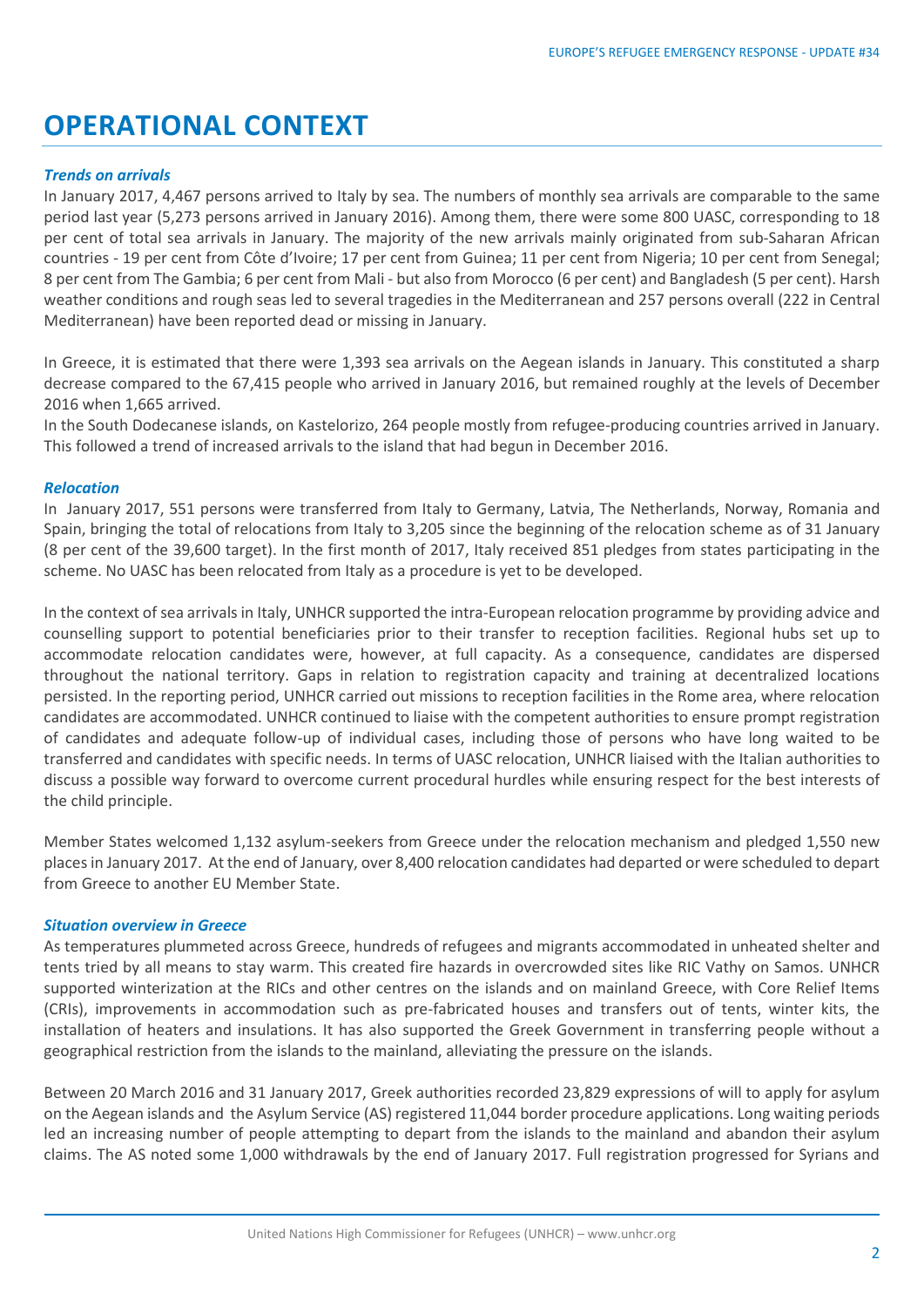nationalities with a recognition rate under 25 per cent, but authorities began systematically registering nationalities over 25 per cent, such as Afghans and Iraqis, only in January. Some have waited nine months for registration since 20 March 2016. The pace of full registration picked up in January with the increase in AS personnel. On the mainland, full registration of pre-registered asylum-seekers was expected to be completed by 15 March (one month ahead of initial projections), since interpretation for Kurmanji was increased through EASO support in January and the lodging of claims is being accelerated. UNHCR is supporting the speeding up of lodging, through transportation and a functioning system of scheduling interviews.

In January, seven new Appeals Committees became operational, reaching a total of 12, with the participation of one out of the three members designated by UNHCR. By 22 January, 2,615 appeals against first instance decisions on inadmissibility and in the regular asylum procedure had been submitted. Adjudication of appeals by Syrians against an inadmissibility decision at the first instance delayed, as the outcome of the litigation at the Council of State level is still pending. UNHCR closely monitors procedures at the appeals stage in order to assess the quality, given that, so far, they present a recognition rate below 1 per cent.

In January, under the EU-Turkey Statement of 18 March, 64 people (including 27 Syrians) were re-admitted back to Turkey. Out of the 27 Syrians, 14 had withdrawn their asylum claim and 13 revoked their intention to apply for asylum.

## *Situation overview in Italy*

On 31 January, 174,573 persons were accommodated in the reception centres in Italy: 136,729 (78 per cent) in temporary reception facilities; 14,026 (8 per cent) in first line reception centres; 23,107 (13 per cent) in second line facilities, i.e. the so-called SPRAR (Protection System for Refugees and Asylum-Seekers) centres; and 711 persons (0.4 per cent) in the four operational hotspots (Lampedusa, Pozzallo, Taranto, and Trapani).

In early January 2017, a regulation setting out mechanisms and criteria for the multi-disciplinary age assessment of children who have been victims of trafficking entered into force, implementing the provisions of EC Directive 2011/36/EU. Over the years, UNHCR had advocated and lobbied for the adoption of a multi-disciplinary age assessment. UNHCR will further advocate for the regulation's principles to apply to all UASC.

UNHCR's activities in terms of sea arrivals and hotspots continued under the EU Asylum, Migration and Integration Fund (AMIF)-funded ACCESS project and in close cooperation with the Government and other partners. In northern Italy, UNHCR has deployed a team to conduct missions to areas near the borders near Austria, France, Slovenia and Switzerland to assist the authorities in providing persons in transit with information on the asylum and relocation procedures, to conduct capacity building activities on asylum and relocation for local authorities and NGOs, and to monitor access to such procedures. In southern Italy, UNHCR deployed 10 teams to monitor disembarkation procedures and provide information and counselling support on asylum.

UNHCR activities in January included:

1) advising competent authorities on strengthening the reception system;

2) cooperating with the Government for the purposes of adopting monitoring and evaluation methodologies to be applied in the reception context;

3) working with the authorities to promote good practices on best interest assessment and determination of UASC;

4) coordinating with UNICEF, the International Organization for Migration (IOM), and Save the Children through information-sharing on activities undertaken;

5) participating directly in refugee status determination in the decentralised Territorial Commissions and advising the Government on the reform of the asylum system (48 Territorial Commissions are currently operational);

6) delivering EASO training to members of Territorial Commissions, focusing on the interpretation and application of the 1951 Geneva Convention relating to the Status of Refugees and its relation to the recast EU Qualification Directive;

7) supporting the Government in coordinating the response to the arrival of persons seeking international protection, e.g., participating in the National Coordination Group of the Ministry of Interior (MoI), advising key governmental counterparts in policy formulations and legislative developments.

Most of these activities were either funded by the Government of Italy or by EU AMIF.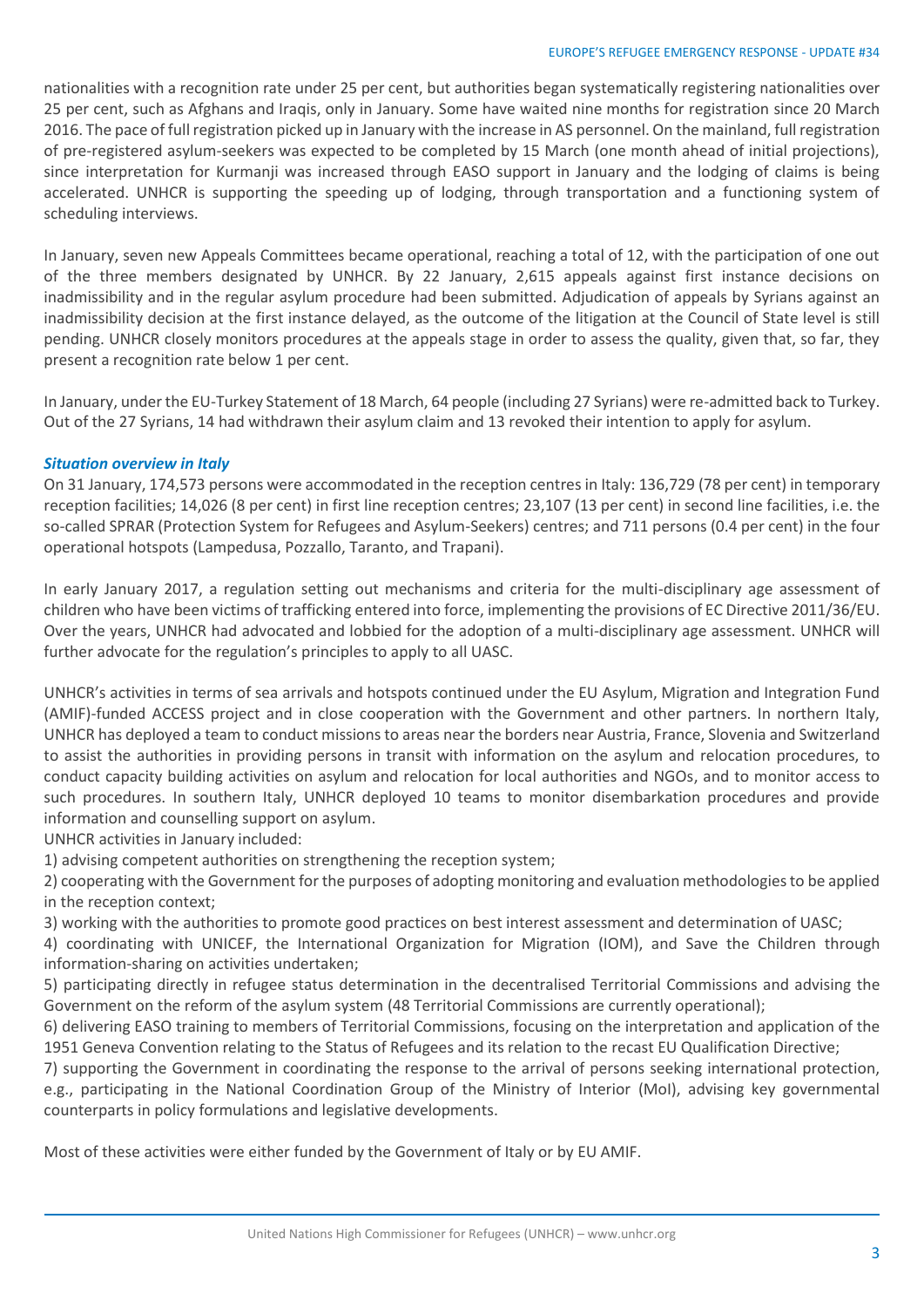#### *Situation overview in Serbia*

The number of new asylum-seekers and migrants in Serbia rose from 7,000 to above 7,800: 47 per cent were children, 37 per cent men, and 16 per cent women. 81 per cent had fled from: Afghanistan (52 per cent), Iraq (20 per cent), Syria (9 per cent), 19 per cent other countries. 85 cent of them were accommodated in 17 heated governmental centres, while the others were counted sleeping rough in Belgrade City.

Winter weather conditions with prolonged sub-zero temperatures threatened refugees and migrants not accommodated in heated governmental shelters. Authorities publicly invited them to move to shelters. While in the North, most asylumseekers camping outside the Hungarian transit zones moved to the transit centre in Subotica, in Belgrade over 1,200 men continued sleeping in derelict buildings/warehouses in the city centre. On 14 January, the Government instructed authorities to urgently prepare new temporary emergency shelter and UNHCR immediately supported the refurbishment of an empty army compound in Obrenovac near Belgrade. Intensified communication with the refugee/migrant community with consolidated information led to a first voluntary transfer of 170 unaccompanied or separated boys from Belgrade city centre to Obrenovac on 17 January.

Asylum-seekers in Serbia expressed concern over the reduction of the number of people admitted to Hungary through the two transit zones since 23 January (now to 50 per week as compared to 210 per week until 02 November 2016), with many indicating that they will now try to cross the border irregularly instead of waiting for regular admission. In this context, in January UNHCR and partners received reports of almost daily testimonies on collective expulsions from Hungary (700) and Croatia (60) into Serbia after entering these countries irregularly and reportedly without having been granted access to asylum procedures there.

In January, 584 intentions to seek asylum in Serbia were registered: 48 per cent by men, 12 per cent by women, and 40 per cent by children. Applications were filed by citizens of Afghanistan (50 per cent), Iraq (17 per cent), Syria (13 per cent), Pakistan (10 per cent), or other countries (10 per cent). No first-instance decisions were issued.

#### *Situation overview in Hungary*

Some 503 people entered Hungary in January out of which 133 were apprehended by the police inside the country after crossing the border irregularly, while 370 people entered through the transit zones on the border with Serbia. The police reported that 3,561 people have been prevented from accessing the Hungarian territory. A total of 2,017 people were blocked as they were attempting to cross the border irregularly and 1,544 were intercepted inside Hungary and escorted back to the other side of the border fence.

On 23 January, the Immigration and Asylum Office (IAO) - formerly called the Office of Immigration and Nationality (OIN) - further decreased the rate of daily admissions to some five persons per day in each transit zone. IAO staff members were reportedly instructed to conduct more thorough interviews with the Constitution Protection Office also taking more active part, therefore they reduced the daily intake of asylum applications in order to cope with the increased workload. Meanwhile, the number of IAO staff members working at each transit zone has been reduced to three (down from five at Röszke and seven at Tompa).

The Government announced major changes to be introduced to the national legal framework on asylum and amendments are currently being drafted. According to Government statements, detention will be extended to everyone arriving irregularly for the length of the assessment of the asylum application and until a final court decision is issued. The Ministry of Justice is tasked by the Government to prepare the necessary measures giving effect to the announcement, however it remains unclear what the plans will exactly entail, both in terms of legal amendments and implementation arrangements. Meanwhile, measures are also underway to further strengthen the existing border fence.

On 30 January, Prime Minister Viktor Orbán visited the fence along the Serbian border and Röszke transit zone. He stated that strengthening control at the southern border is inevitable and affirmed that the border 'defense' must be modern and efficient.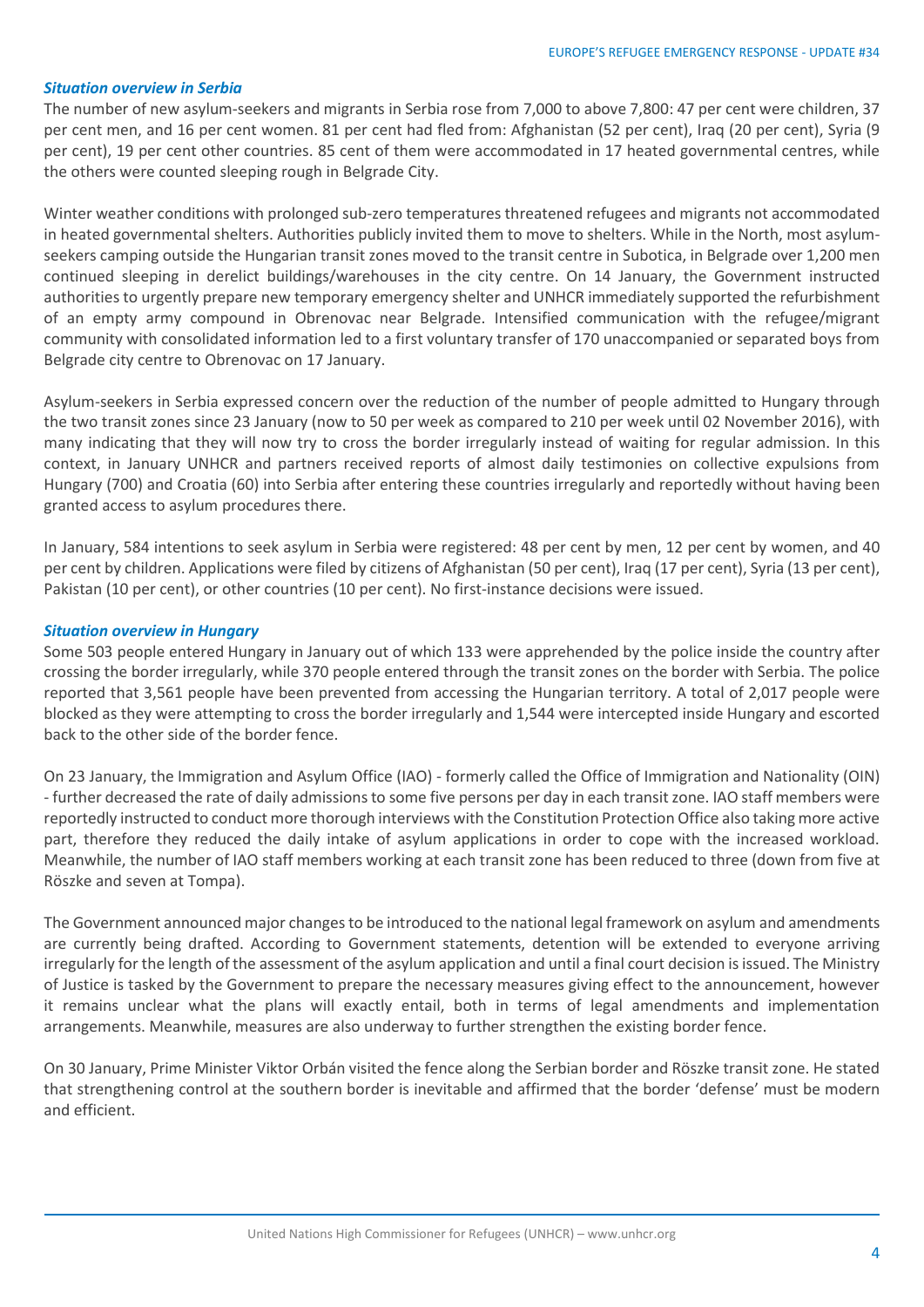# **UPDATE ON ACHIEVEMENTS AND IDENTIFIED NEEDS**

# Protection, Humanitarian Assistance and Technical Support

# *Greece*

# **Achievements and Impact**

- Improving living conditions continued to be the number one priority for humanitarian actors in Greece. UNHCR actively supported the Greek Government, under the coordination of the Ministry for Migration Policy (MoMP), in moving people to improved accommodation, and intensified efforts to install prefabricated houses, heaters, and distribute winter items such as blankets, sleeping bags, winter clothes, and footwear.
- UNHCR, directly and through partners, distributed over 28,000 CRIs to nearly 13,000 people on five islands and three sites on the mainland. Since early October, UNHCR has delivered over 240,000 essential items, including for winter on seven islands and 47 sites across Greece. On the islands, UNHCR continued to provide improved accommodation, winter kits, and installed heaters and insulations. Across Greece, over 4,000 people have been accommodated in 783 pre-fabricated houses out of 1,400 planned countrywide. Under its humanitarian response to winter, UNHCR assisted authorities in the transfer of 1,400 people from the Greek islands to improved shelter on the mainland and UNHCR's Relocation and Accommodation Scheme. Countrywide, 25,112 people had benefitted from UNHCR accommodation by the end of January and 19,129 places were available.
- On 09 January, in the midst of severe weather conditions on Lesvos, UNHCR, in coordination with authorities and in collaboration with local partner Iliaktida, evacuated 130 people from official sites to hotels on the island. In coordination with the Greek Government, vulnerable asylum-seekers registered with the AS were accommodated in hotels until they received appropriate documentation to travel and continue their asylum process on the mainland. All pregnant women and babies, elderly and people with disabilities or serious medical conditions, and families with children living in tents were transferred to hotels. UNHCR Lesvos prioritized and transferred 683 from RIC Moria to improved accommodation at the Kara Tepe site, private accommodation, and 170 people to a navy vessel provided by the Greek Government as an emergency measure for protection from the cold.
- In northern Greece, authorities with support from UNHCR and partners, transferred 612 people from the warehouse sites of Sindos-Frankapor, SK Market-Kalochori, Sindos-Karamanlis, and Oreokastro to hotels. The transferred people were relocation candidates and vulnerable asylum-seekers, particularly families.
- In January 2017, UNHCR and its implementing partners (IPs) provided cash assistance to over 24,000 persons of concern (PoCs) in UNHCR-supported accommodation and in 13 sites across Greece.
- In January 2017, UNHCR has provided through its IPs the Greek Council for Refugees (GCR), the Ecumenical Refugee Programme - legal assistance to 90 PoCs in detention, 486 asylum-seekers in open accommodation facilities, 53 beneficiaries of IPs, and 803 asylum-seekers for family reunification under Dublin procedures. Moreover, UNHCR (through partners Metadrasi and GCR) continued the provision of legal assistance at the appeal stage of the asylum procedures having assisted 2,615 asylum applicants and 431 UASC from 15 July 2016 until 31 January 2017.

## **Identified Needs and Remaining Gaps**

- UNHCR remains concerned about the delay in appointment of permanent directors for the RICs, which affected the pace of procedures, coordination, and decision making in the RICs. The lack of permanent directors, indirectly delayed transfers to improved accommodation which increased protection risks, particularly for PSNs. By 12 January, Greek authorities recorded 24,782 intentions to apply for asylum on the Aegean islands, since the EU-Turkey Statement of 18 March.
- Delays persisted in transfers of the new arrivals to the RIC Fylakio (Evros) in North East mainland Greece, often leading to prolonged detention in police facilities with substandard conditions. Additionally, the limited capacity of the RIC and slow transfers to open accommodation sites exacerbated the situation. On 21 January, UNHCR undertook a mission to identify and prioritize PSNs. At reporting, 46 children out of some 140 people at RIC Fylakio were particularly affected by difficult conditions and a prolonged stay.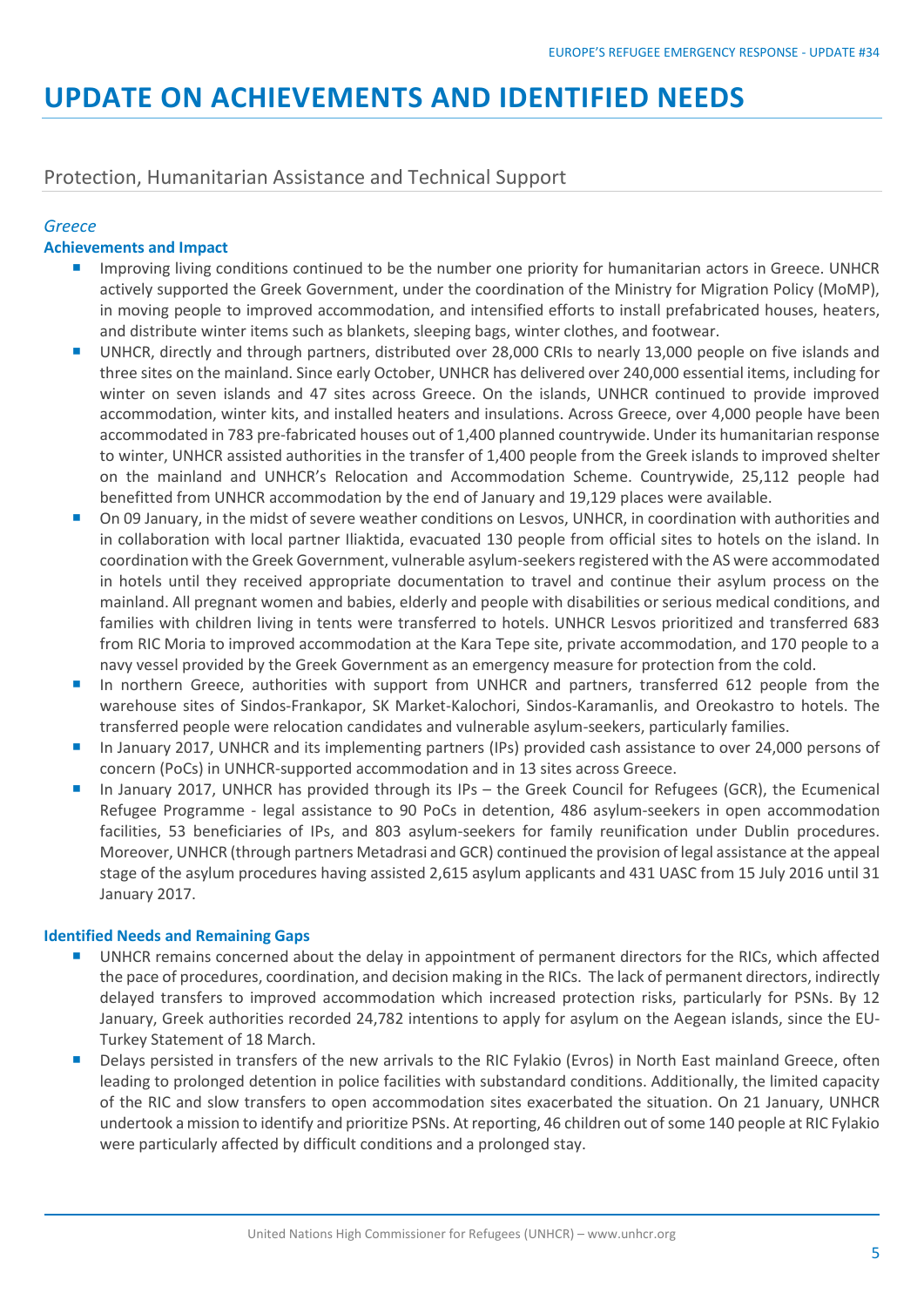- Significant concerns arose from the lack of reception facilities there and the overwhelmed capacity on Rhodes, where many Kastelorizo arrivals were transferred. On Rhodes, new arrivals were accommodated in a dilapidated building, former slaughterhouse, at Sfageia, where very basic amenities were available and support was provided by local volunteers. Conditions there deteriorated daily, particularly with inclement weather and lack of heating. UNHCR stepped up support at Sfageia, particularly in the distribution of winter items.
- In the RICs, half of women consulted by UNHCR reported encountering or observing some kind of sexual violence or harassment inside the RIC. UNHCR, authorities, and partners are continually working on awareness raising, prevention and response to SGBV.

# **The Western Balkans and Hungary**

## *The former Yugoslav Republic of Macedonia* **Achievements and Impact**

- At the beginning of January, there were 160 PoCs in Tabanovce and Vinojug transit centres: 68 (15 women, 19 men, 16 girls, 18 boys) in Tabanovce and 90 (20 women, 23 men, 19 girls, 30 boys) in Vinojug. In the reporting period, onward movement from TC Tabanovce continued. At the end of the month, there were 154 PoCs in the two transit centres: 85 (17 women, 31 men, 16 girls, 21 boys) in Tabanovce and 69 (17 women, 16 men, 14 girls, 22 boys) in Vinojug.
- UNHCR continued daily monitoring visits to the reception centre for asylum-seekers in Vizbegovo.
- On 12 January at the National Cinemathique in Skopje, the UNHCR Skopje Representation and the Crisis Management Centre jointly opened an exhibition of drawings titled "Escape to a better tomorrow" created by the Syrian refugees Shergo Musa and Nazli Abdou during their stay at Vinojug. The two Syrian artists were present at the opening with their families and gave statements to the media. The exhibition was on display until 25 January 2017 and was a positive occasion to bring the refugees' experience of the crisis closer to the public through artistic expression.

### **Identified Needs and Remaining Gaps**

- Push-back operations still posed important risks for refugees and migrants as they take place outside of any legal procedure. This often led to the continued resort to smugglers, a trend which has been increasing. Smuggling, posed additional specific risks to refugees and migrants, exposing them to risks such as trafficking, kidnap, detention, extortion, and physical assaults.
- Due to extreme weather conditions in the beginning of January, the authorities in TC Tabanovce opened the TC and started admitting new arrivals. The admission was informal, without registration taking place and documents being issued to newcomers, but it did lead to a short-lived decrease in push-backs. However, by the middle of the month, as conditions improved, the authorities abandoned the practice and reverted to not admitting new arrivals and occasionally pushing back those who would show up at the TC. This left those moving irregularly through the country with no other option but to seek shelter in the villages around the TC or to revert to using smugglers' channels or attempt to cross into Serbia and further north on their own accord.
- A single instance of persons being denied access to the asylum procedure has once again been noted in the first week of January, as two men from Syria and Palestine were denied and were pushed back to Greece. It was another worrying manifestation of the arbitrary denial of access to the procedure, which happens sporadically and for no particular reason, blocking any legal channel through which persons crossing through the country can regularize their stay and find more permanent solutions to their situations.

## *Serbia*

## **Achievements and Impact**

 UNHCR and partners strongly supported authorities by swiftly refurbishing an old army compound in Obrenovac near Belgrade, to accommodate refugee and migrant men and boys in the city centre. On 17 January, the first transfers to the new facility started and, by the end of January, 570 men and boys were accommodated there. On 29 January, the Obrenovac centre was officially opened by the Ministries of Interior, Defence and Labour, and the UNHCR Representative.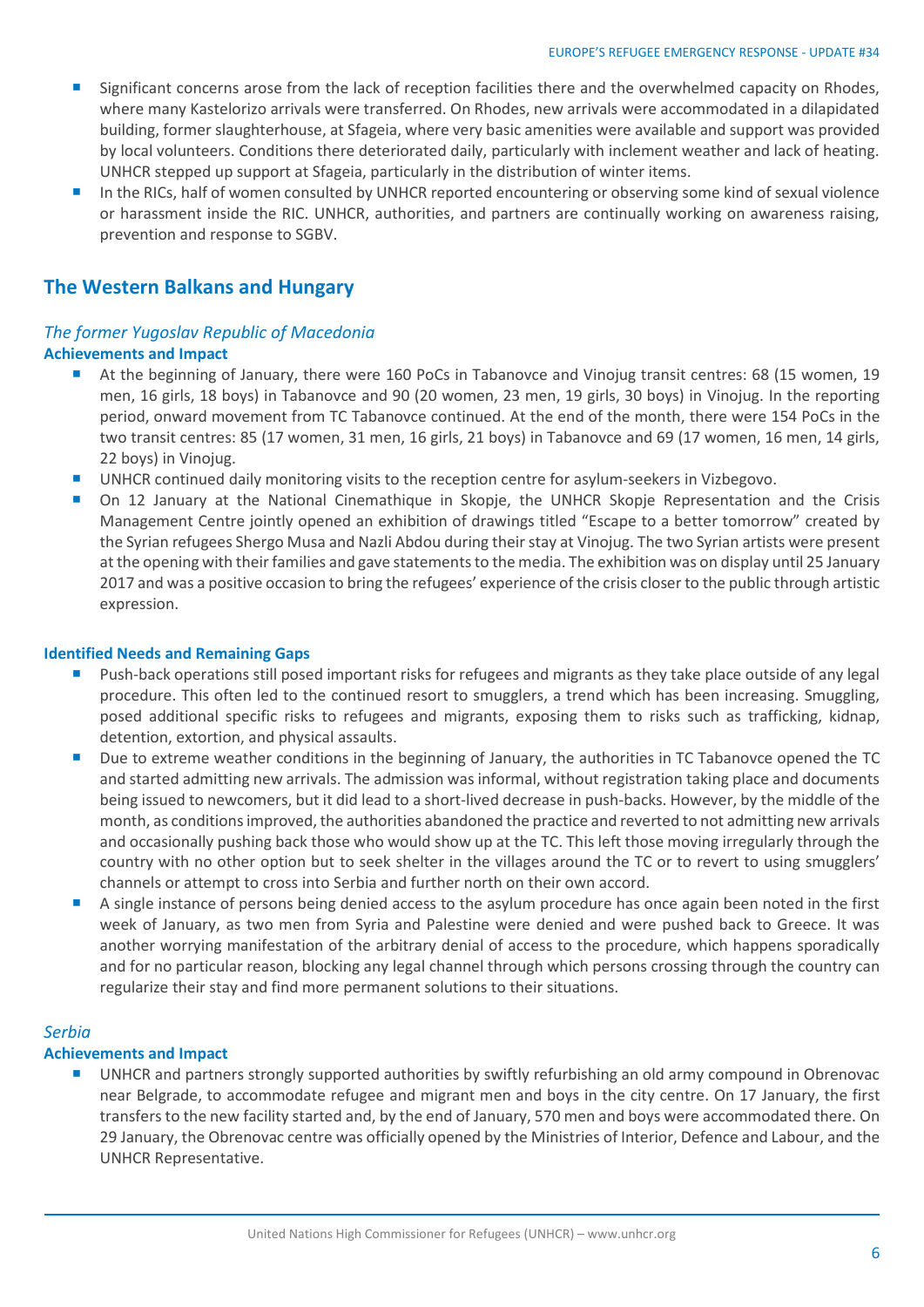- With UNHCR's support, authorities achieved an increase in shelter capacities and occupancy (from 5,830 to 6,460). The number of governmental centres accommodating asylum-seekers, refugees and migrants in the country increased to 17 (from 16 in December).
- UNHCR continued its winterization support and through its partners distributed over 1,800 blankets, 800 winter jackets, 550 pairs of footwear, 1,800 track suits, and thousands of other clothing items for adults and children.
- UNHCR and partners continued to support registration and provided transport for 355 newly registered asylumseekers from Belgrade to governmental asylum centres.
- UNHCR and nine partners continued protection and border monitoring and interventions, some 24/7, including: the identification and referral of several hundred PSNs to child-welfare; medical, registration; facilitating reunification of split families at 20 refugee sites all around the country.
- On 17 January at the "14th Partners Briefing", UNHCR, together with the United Nations Resident Coordinator (UNRC), the Ministry of Foreign Affairs and Ministry of Labour, Employment, Veteran and Social Policy informed over 60 members of the diplomatic and donor community, civil society, international organizations and other stakeholder about the UN response to the refugees and migrants situation. The briefing focused on the current winter situation in Serbia and appealed to potential donors to fund the Serbia chapter of 2017 Refugee and Migrant Response Plan (RMRP) for Europe.
- On 23 January at a press event in Belgrade, UNHCR, IOM, the Danish Refugee Council (DRC) Serbia, the State Secretary, the Ministry of Labour, Employment, Veteran and Social Policy launched the Serbia chapter of the RMRP. Well-attended by media and potential donors, this event was followed by a press release.

## **Identified Needs and Remaining Gaps**

- **Despite the efforts of authorities, UNHCR and humanitarian partners to resolve the situation of refugees and** migrants in poor conditions in Belgrade city centre by offering transportation to government shelters, a number migrant men and boys opted to remain in the city, thereby exposing themselves to potential protection risks.
- UNHCR is awaiting agreement from the Serbian Commissioner for Refugees and Migration to extend Best Interest Assessments (BIAs) conducted by authorities, UNHCR and partners for UASCs in Presevo and Bujanovac reception centres to all other 15 governmental centres. In addition to BIAs, profiling and identification for potential resettlement and/or family reunification should also be considered.
- As interest in IOM Assisted Voluntary Return (AVR) is rising, AVR to Afghanistan still requires enhanced cooperation by Afghan authorities. UNHCR assistance to registration, asylum and other protection-sensitive procedures also aims at supporting authorities putting in place procedures to determine migrants not in need of international protection, who should be lawfully re-admitted to Bulgaria or Greece or returned to their countries of origin.
- Some 2,000 school-aged refugee, asylum-seeking and migrant children now residing in Serbia for many months can no longer miss out on proper schooling. UNHCR and UNICEF are appealing for funding to enable authorities to enrol them in schools.
- The main health issues among refugees and migrants were respiratory infections, psychosocial conditions, as well as family planning.Body lice and scabies have been eradicated from almost all centres, however, they remain inflicting residents of centres with sanitary issues that are easily accessed by inflicted persons, such as Sid transit centre, as well as the men squatting in Belgrade city centre.

## *Croatia*

## **Achievements and Impact**

- All asylum-seekers' children of school age accommodated in the reception centre Zagreb (Porin) are now attending primary school. In addition to eight previously enrolled children, with the beginning of the new semester, 28 children joined the local elementary school near the centre. The MoI and the Jesuit Refugee Service (UNHCR's IPs) have been organizing their transport to/from school.
- In January, UNHCR joined the inter-agency working group on drafting the new Protocol on Protection of UASC, led by the MoI. The working group shall meet on a weekly basis.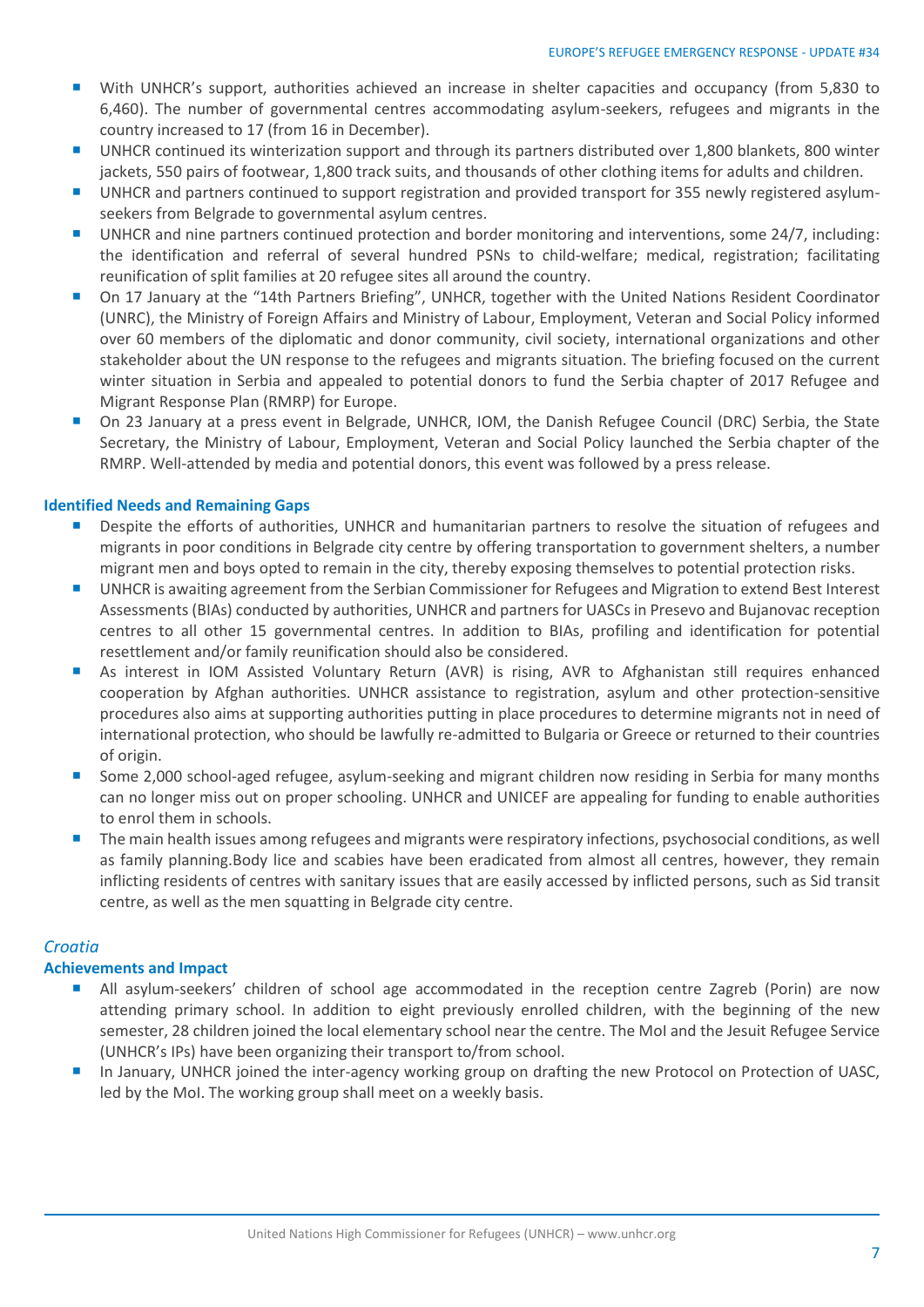#### **Identified Needs and Remaining Gaps**

- On 02 January, a group of asylum-seekers staged a protest outside Porin reception centre in Zagreb as the police allegedly had not taken actions following several incidents. One of the incidents occurred on New Year's Eve when unidentified assailants wielding baseball bats attacked several asylum-seekers outside the centre. On 10 January, Zagreb police reported on arrests of two Croatian citizens charged with assault on the asylum-seekers. Several NGOs have described the attacks to be racially-motivated hate crimes. UNHCR continues to monitor the developments.
- On 20 January, Human Rights Watch (HRW) stated that the Croatian police is forcing asylum-seekers back to Serbia, in some cases using violence, without giving them an opportunity to lodge claims for protection. HRW interviewed 10 people from Afghanistan, including two unaccompanied children who claimed being forced back to Serbia since November 2016 after being apprehended on Croatian territory. They said they were denied the right to lodge asylum claims even though they wanted to seek asylum. Nine said the officers kicked and punched them, and all said that the officers took personal items, including money or mobile phones (full statement in English: http://bit.ly/2k9cLej). Consequent reports have been issued by the local NGOs confirming HRW findings. The claims have been dismissed by the Croatian MoI. UNHCR is continuously communicating its concerns over the information and reports received from UNHCR Serbia and IPs on access to territory and system of asylum with the Ministry for its interventions.

#### *Slovenia*

### **Achievements and Impact**

 The proposed restrictive amendments to the Aliens Act (first introduced in November 2016) were passed in January 2017. [UNHCR issued comments on the amendments in December](http://www.unhcr.org/ceu/9031-unhcr-changes-to-the-aliens-act-would-jeopardize-the-right-to-asylum.html) as well as started monitoring the developments as soon as the drafts of the proposals were available. Contrary to the first version of the proposed amendments, the adopted ones did not include a restrictive interpretation of a minor, stemming from the Slovenian Criminal Code. In its comments, UNHCR specifically addressed the need for the definition of a minor to be understood as defined in the Convention on the Rights of the Child, which was taken into account in the later drafts. The Aliens Act after the amendments would allow Slovenia to limit access to territory to asylum-seekers, refugees and migrants in the event of extraordinary circumstances. Access to territory would be allowed for unaccompanied children and most vulnerable. All irregular arrivals would be able to register an intention to seek international protection; however if they do not fall into one of the vulnerable categories, they would be sent back to the country from which they entered the country irregularly. The restrictive provisions in the Act could be activated with a simple majority in the National Assembly.

#### **Identified Needs and Remaining Gaps**

 UNHCR is concerned that the MoI, who proposed the amendments, has so far not shared a contingency plan nor a clear overview of capacities needed for the implementation of the restrictive measures. At the moment, it is unknown how complementary services will be provided (appropriate reception facilities, care, and legal aid) in case the provisions are activated. The MoI has not consulted with relevant stakeholders in the planning of the amendments or the contingency plan. Currently no information on a budget for the implementation of the amendments is available. UNHCR will be discussing different scenarios with the relevant stakeholders at the upcoming Refugee Protection Working Group.

## *Hungary*

#### **Achievements and Impact**

- UNHCR staff members are present in Röszke and Tompa transit zones to monitor the admission procedure, coordinate referral of vulnerable cases to advocate for their prioritized entry to Hungary as well as to coordinate referrals of asylum-seekers who miss their turn to enter due to reasons beyond their control. UNHCR provided information to people waiting outside and to those admitted into the transit zones, including on the national asylum procedure and related rights and obligations. UNHCR also collected information on travel routes and pushback incidents.
- UNHCR and its partner the Hungarian Helsinki Committee (HHC) issued a new information leaflet in seven languages aimed at providing asylum-seekers entering Hungary via the transit zones with information about the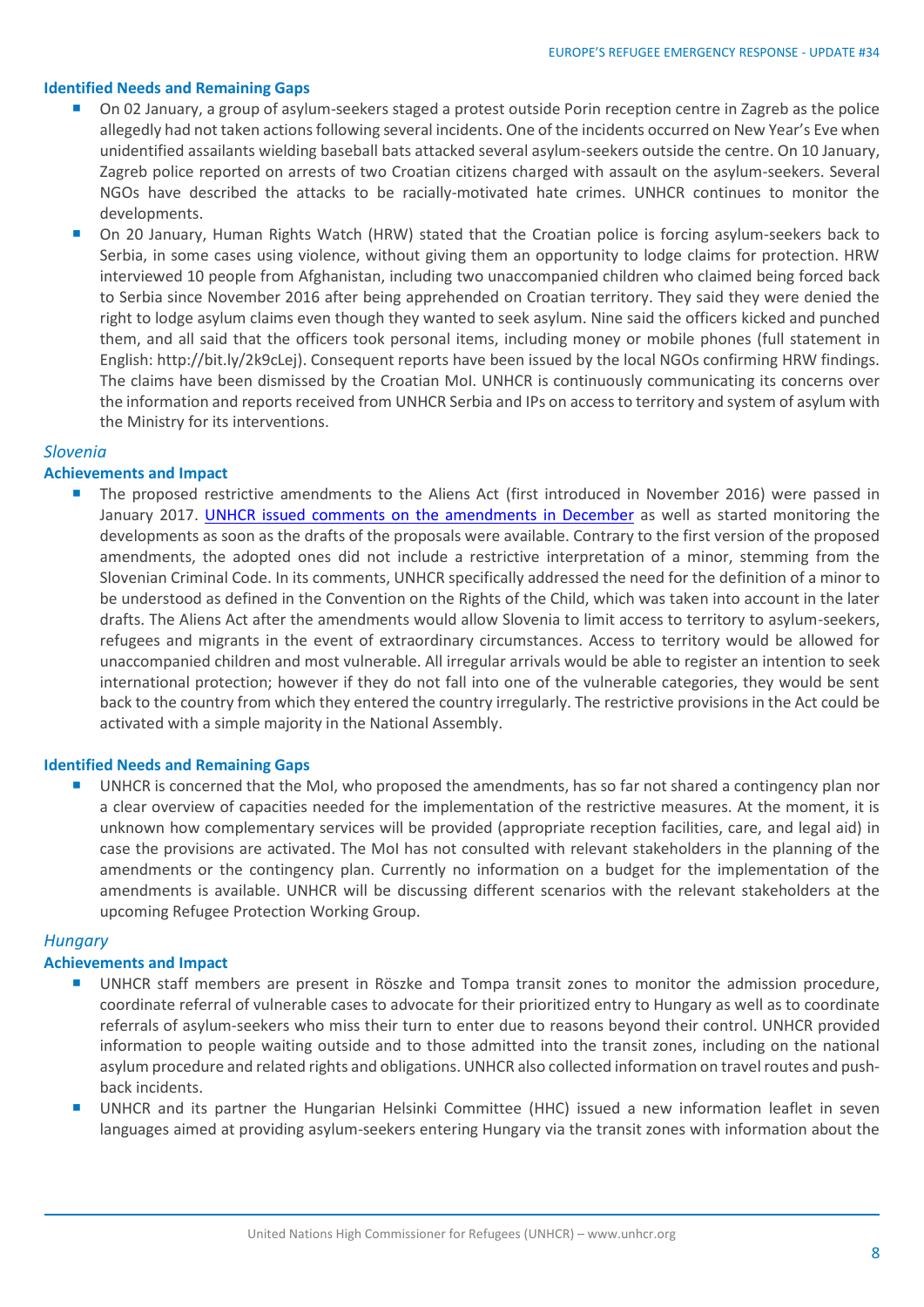border procedures, the asylum process, their rights and obligations and available services. UNHCR has started distributing leaflets to the asylum-seekers inside the transit zones.

- On 09 January, UNHCR met with the Institute of Minority Studies of the Hungarian Academy of Sciences (Centre for Social Services) to discuss the findings of the integration research carried out in 2016. The research was initiated with the aim to explore the integration process of refugees, beneficiaries of subsidiary protection and stateless people in Hungary, based on qualitative interviews and in-depth analysis of the situation of 50 PoCs.
- UNHCR Hungary is coordinating with NGOs and local aid groups to complement the assistance currently provided to the people awaiting admission to the transit zones by UNHCR Serbia and its partners. IAO continued to provide daily cold food packages both inside the transit zones and in the waiting areas, while several Hungarian NGOs contributed by distributing food and Non-Food Items (NFIs). SOS Children's Village doctors continued to provide health care for the children awaiting admission and the children already admitted into the transit zones. Sirius Help continued to distribute food and NFIs (cooking oil, tuna cans, fresh fruits and vegetables, clothes, and shoes) in the waiting areas of both transit zones. Moreover, the Community of Sant'Egidio distributed food items, (including fresh vegetables, canned food, sugar, rice, pasta, cooking oil, and tea) in the waiting areas in both transit zones.

### **Identified Needs and Remaining Gap**

- The Regional Director of the IAO in Szeged barred aid organizations from distributing fuel, including sawdust briquettes to people in the waiting area outside the transit zones despite the severe cold weather. He stated that any distribution of fuel across the border would breach tax and customs regulations and is therefore not authorized.
- The HHC is currently denied access to the closed accommodation (detention) section in the transit zones and only authorized to meet asylum-seekers with whom a power of attorney was already signed. As a result, asylumseekers who had not already signed a power of attorney with the HHC lawyer in the transit zones remain without access to independent legal services provided by HHC. The Deputy Director of IAO stated that access to legal assistance is adequately ensured through the representatives of the Office of Justice present on a daily basis in the transit zones. UNHCR is monitoring the availability and quality of the state legal aid service while anxiety and uncertainty prevails among single men held in the transit zones due to the increased number of direct returns in January.
- UNHCR monitored detention and reception facilities in Hungary and visited Békéscsaba and Kiskunhalas asylum detention centres, Vámosszabadi reception centre, and Körmend tented camp. Many of the detained asylumseekers were awaiting transfers under Dublin, most of them to Bulgaria and some to Germany or Austria. Kiskunhalas provides adequate conditions while the hygiene and sanitation situation in Békéscsaba has deteriorated with detained asylum-seekers complaining about skin rashes and bed bugs as well as receiving damaged and worn pillows, blankets and sheets. IAO continues to operate the tented camp in Körmend which remains unsuitable to host asylum-seekers even for a short period of time, especially during the freezing weather conditions. IAO is not preventing any interventions by civil organizations promoting the transfer of applicants to other facilities. Oltalom Charity provided accommodation for some 10 asylum-seekers in the Budapest based homeless shelter while the vicar of Körmend supported asylum-seekers by providing temporary accommodation and basic food items in the community shelter of the church. Vámosszabadi renovation works includes painting of the building, upgrading the heating system and insulation of the walls. Nevertheless asylum-seekers complained that they were accommodated in poor sanitary conditions with dirty rooms. Turn-over remains high, residents usually leave the country irregularly towards Western Europe after two-four days of their arrival.
- On 18 January, the Minister of State for Government Communication announced that the Children's Village in Fót will be closed by 30 June 2018. The closure is announced as a result of the restructuring of the Hungarian child protection regime which will no longer provide accommodation in large institutions. No decision has been made about the placement of unaccompanied children.